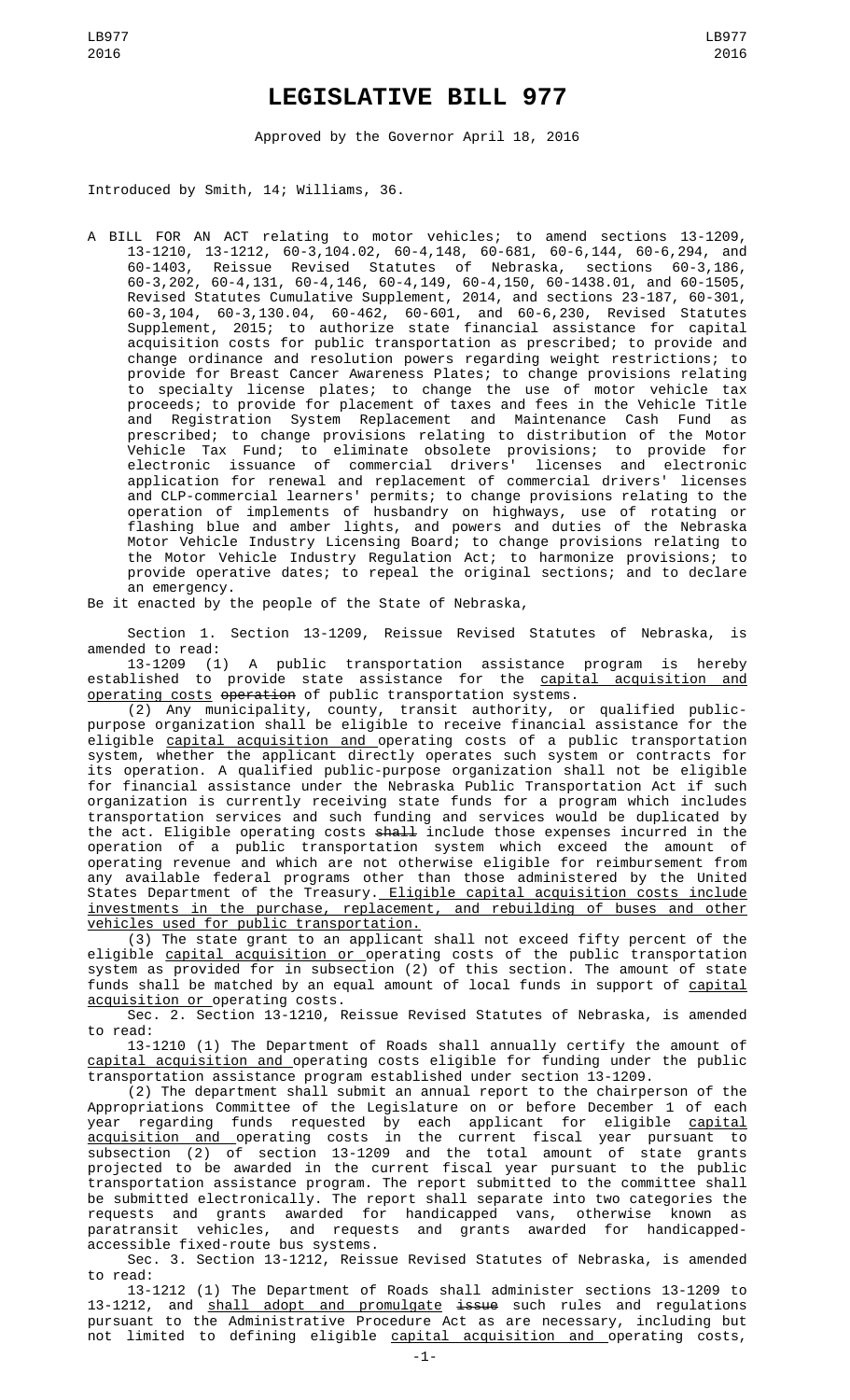establishing contractual and other requirements including standardized accounting and reporting requirements, which shall include the applicant's proposed service area, the type of service proposed, all routes and schedules, and any further information needed for recipients to <u>ensure</u> <del>insure</del> the maximum feasible coordination and use of state funds, establishing application procedures, and developing a policy for apportioning funds made available for this program should they be insufficient to cover all eligible projects. Priority on the allocation of all funds shall be given to those proposed projects best suited to serve the needs of the elderly and handicapped and to proposed projects with federal funding participation.

(2) Any public-purpose organization proposing to provide public transportation denied financial assistance as a result of a determination by the Department of Roads that an area is adequately served by existing transportation services may submit a petition to the department requesting the department to reclassify the proposed service area as not being adequately served by existing public transportation services. The petition submitted to the department by the public-purpose organization shall bear the signatures of at least fifty registered voters residing in the proposed service area. Upon receipt of the petition the department shall hold a public hearing in the proposed service area and after such hearing shall determine whether the proposed service area is already adequately served. In carrying out its duties under this section the department shall comply with the provisions of the Administrative Procedure Act. The department shall not be required to conduct a reevaluation hearing for an area more frequently than once a year.

Sec. 4. Section 23-187, Revised Statutes Supplement, 2015, is amended to read:

23-187 (1) In addition to the powers granted by section 23-104, a county may, in the manner specified by sections 23-187 to 23-193, regulate the following subjects by ordinance:

(a) Parking of motor vehicles on public roads, highways, and rights-of-way as it pertains to snow removal for and access by emergency vehicles to areas within the county;

(b) Motor vehicles as defined in section 60-339 that are abandoned on public or private property;

(c) Low-speed vehicles as described and operated pursuant to section 60-6,380;

(d) Golf car vehicles as described and operated pursuant to section 60-6,381;

(e) Graffiti on public or private property;

(f) False alarms from electronic security systems that result in requests for emergency response from law enforcement or other emergency responders;

(g) Violation of the public peace and good order of the county by disorderly conduct, lewd or lascivious behavior, or public nudity;—<del>and</del>

(h) Peddlers, hawkers, or solicitors operating for commercial purposes. If a county adopts an ordinance under this subdivision, the ordinance shall provide for registration of any such peddler, hawker, or solicitor without any fee and allow the operation or conduct of any registered peddler, hawker, or solicitor in all areas of the county where the county has jurisdiction and where a city or village has not otherwise regulated such operation or conduct;  $and -$ 

(i) Operation of vehicles on any highway or restrictions on the weight of vehicles pursuant to section 60-681.

(2) For the enforcement of any ordinance authorized by this section, a county may impose fines, forfeitures, or penalties and provide for the recovery, collection, and enforcement of such fines, forfeitures, or penalties. A county may also authorize such other measures for the enforcement of ordinances as may be necessary and proper. A fine enacted pursuant to this section shall not exceed five hundred dollars for each offense.

Sec. 5. Section 60-301, Revised Statutes Supplement, 2015, is amended to read:

60-301 Sections 60-301 to 60-3,225 and sections 9 and 10 of this act shall be known and may be cited as the Motor Vehicle Registration Act.

Sec. 6. Section 60-3,104, Revised Statutes Supplement, 2015, is amended to read:

60-3,104 The department shall issue the following types of license plates: (1) Amateur radio station license plates issued pursuant to section 60-3,126;

Apportionable vehicle license plates issued pursuant to section  $(2)$ <br>60-3,203;

(3) Autocycle license plates issued pursuant to section 60-3,100;

(4) Boat dealer license plates issued pursuant to section 60-379;

(5) Breast Cancer Awareness Plates issued pursuant to sections 9 and 10 of this act;

 $(6 5)$  Bus license plates issued pursuant to section 60-3,144;

 $(7, 6)$  Commercial motor vehicle license plates issued pursuant to section 60-3,147;

 $(8 \n4)$  Dealer or manufacturer license plates issued pursuant to sections 60-3,114 and 60-3,115;

( $9$  8) Disabled veteran license plates issued pursuant to section 60-3,124;

 $(10 \theta)$  Farm trailer license plates issued pursuant to section 60-3,151;

 $(11\ 40)$  Farm truck license plates issued pursuant to section 60-3,146; (12 11) Farm trucks with a gross weight of over sixteen tons license

plates issued pursuant to section 60-3,146;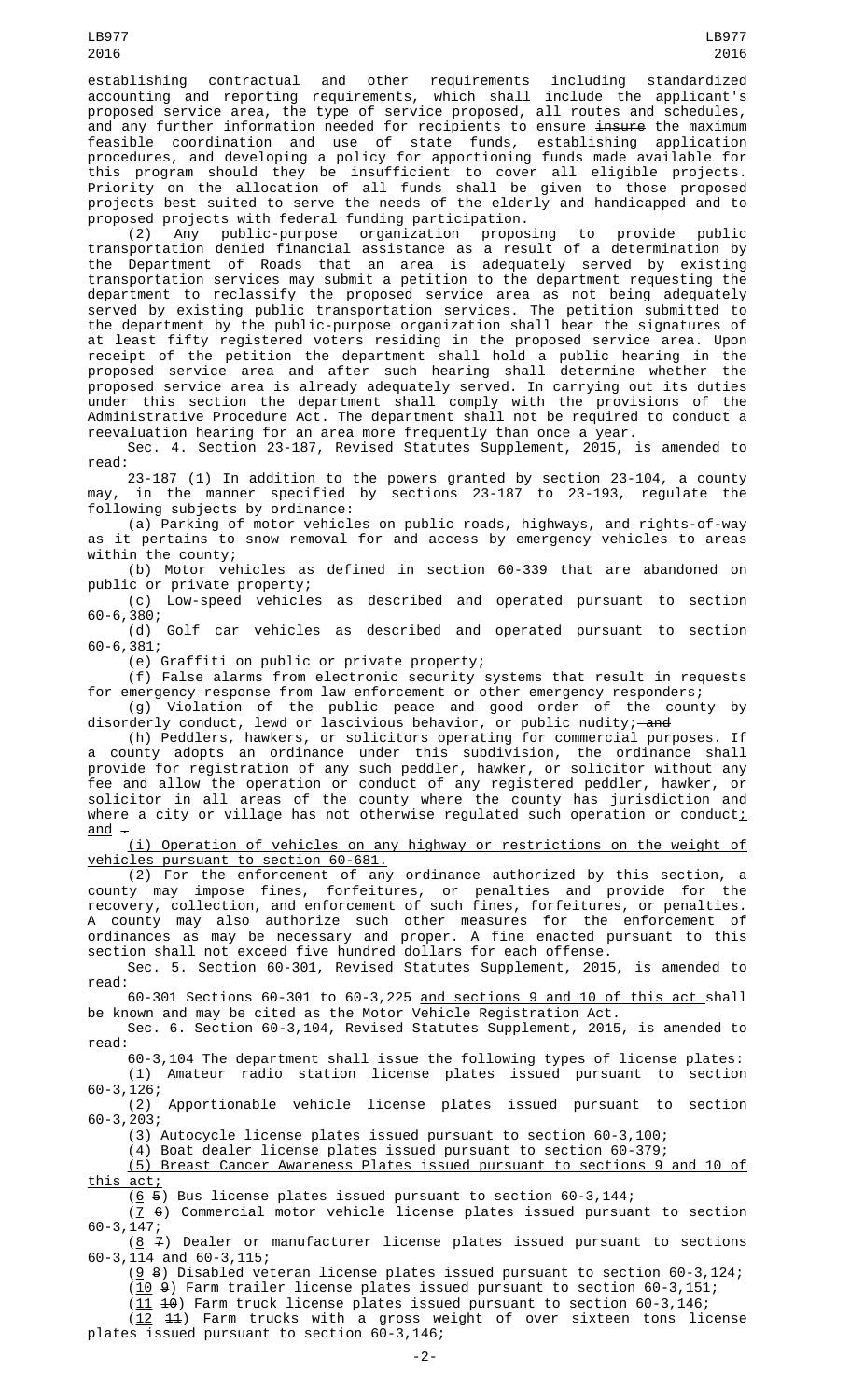(13 12) Fertilizer trailer license plates issued pursuant to section  $60-3, 151;$ <br>( $\frac{14}{1}$ 43) Gold Star Family license plates issued pursuant to sections 60-3,122.01 and 60-3,122.02; (15 14) Handicapped or disabled person license plates issued pursuant to section 60-3,113; (16 15) Historical vehicle license plates issued pursuant to sections 60-3,130 to 60-3,134; (17 16) Local truck license plates issued pursuant to section 60-3,145;  $(18 47)$  Military Honor Plates issued pursuant to sections 60-3,122.03 and 60-3,122.04;  $(19\;18)$  Minitruck license plates issued pursuant to section 60-3,100; (20 19) Motor vehicle license plates for motor vehicles owned or operated by the state, counties, municipalities, or school districts issued pursuant to section 60-3,105; (21 20) Motor vehicles exempt pursuant to section 60-3,107; (22 21) Motorcycle license plates issued pursuant to section 60-3,100;  $(23 \t22)$  Nebraska Cornhusker Spirit Plates issued pursuant to sections 60-3,127 to 60-3,129; (24 23) Nebraska 150 Sesquicentennial Plates issued pursuant to sections 60-3,223 to 60-3,225; (25 24) Nonresident owner thirty-day license plates issued pursuant to section 60-382; (26 25) Passenger car having a seating capacity of ten persons or less and not used for hire issued pursuant to section 60-3,143 other than autocycles; (27 26) Passenger car having a seating capacity of ten persons or less and used for hire issued pursuant to section 60-3,143 other than autocycles; (28 27) Pearl Harbor license plates issued pursuant to section 60-3,122; (29 28) Personal-use dealer license plates issued pursuant to section 60-3,116; (30 29) Personalized message license plates for motor vehicles and cabin trailers, except commercial motor vehicles registered for over ten tons gross weight, issued pursuant to sections 60-3,118 to 60-3,121;  $(31 \t 30)$  Prisoner-of-war license plates issued pursuant to section 60-3,123; (32 31) Purple Heart license plates issued pursuant to section 60-3,125;  $(33 \t32)$  Recreational vehicle license plates issued pursuant to section 60-3,151; (34 33) Repossession license plates issued pursuant to section 60-375;  $(35, 34)$  Special interest motor vehicle license plates issued pursuant to section 60-3,135.01; (36 35) Specialty license plates issued pursuant to sections 60-3,104.01 and 60-3,104.02; (37 36) Trailer license plates issued for trailers owned or operated by the state, counties, municipalities, or school districts issued pursuant to section 60-3,106; (38 37) Trailer license plates issued pursuant to section 60-3,100; (39 38) Trailers exempt pursuant to section 60-3,108;  $(40 \t39)$  Transporter license plates issued pursuant to section 60-378; (41 40) Trucks or combinations of trucks, truck-tractors, or trailers which are not for hire and engaged in soil and water conservation work and used for the purpose of transporting pipe and equipment exclusively used by such contractors for soil and water conservation construction license plates issued pursuant to section 60-3,149; (42 41) Utility trailer license plates issued pursuant to section 60-3,151; and (43 42) Well-boring apparatus and well-servicing equipment license plates issued pursuant to section 60-3,109. Sec. 7. Section 60-3,104.02, Reissue Revised Statutes of Nebraska, is amended to read: 60-3,104.02 (1) The On or before January 1, 2011, the department shall <u>issue</u> <del>begin issuing</del> specialty license plates for any organization which certifies that it meets the requirements of this section. The department shall work with the organization to design the plates. (2) The department shall make applications available pursuant to section 60-3,104.01 for each type of specialty license plate when it is designed. The department shall not manufacture specialty license plates for an organization until the department has received  $\frac{two}{100}$  five hundred fifty prepaid applications for specialty license plates designed for that organization. The department may revoke the approval for an organization's specialty license plate if the total number of registered vehicles that obtained such plate is less than  $two$  five</u> hundred <u>fifty </u>within three years after receiving approval. (3) In order to have specialty license plates designed and manufactured, an organization shall furnish the department with the following: (a) A copy of its articles of incorporation and, if the organization consists of a group of nonprofit corporations, a copy for each organization; (b) A copy of its charter or bylaws and, if the organization consists of a group of nonprofit corporations, a copy for each organization; (c) Any Internal Revenue Service rulings of the organization's nonprofit tax-exempt status and, if the organization consists of a group of nonprofit corporations, a copy for each organization; LB977 2016 LB977 2016

(d) A copy of a certificate of existence on file with the Secretary of State under the Nebraska Nonprofit Corporation Act;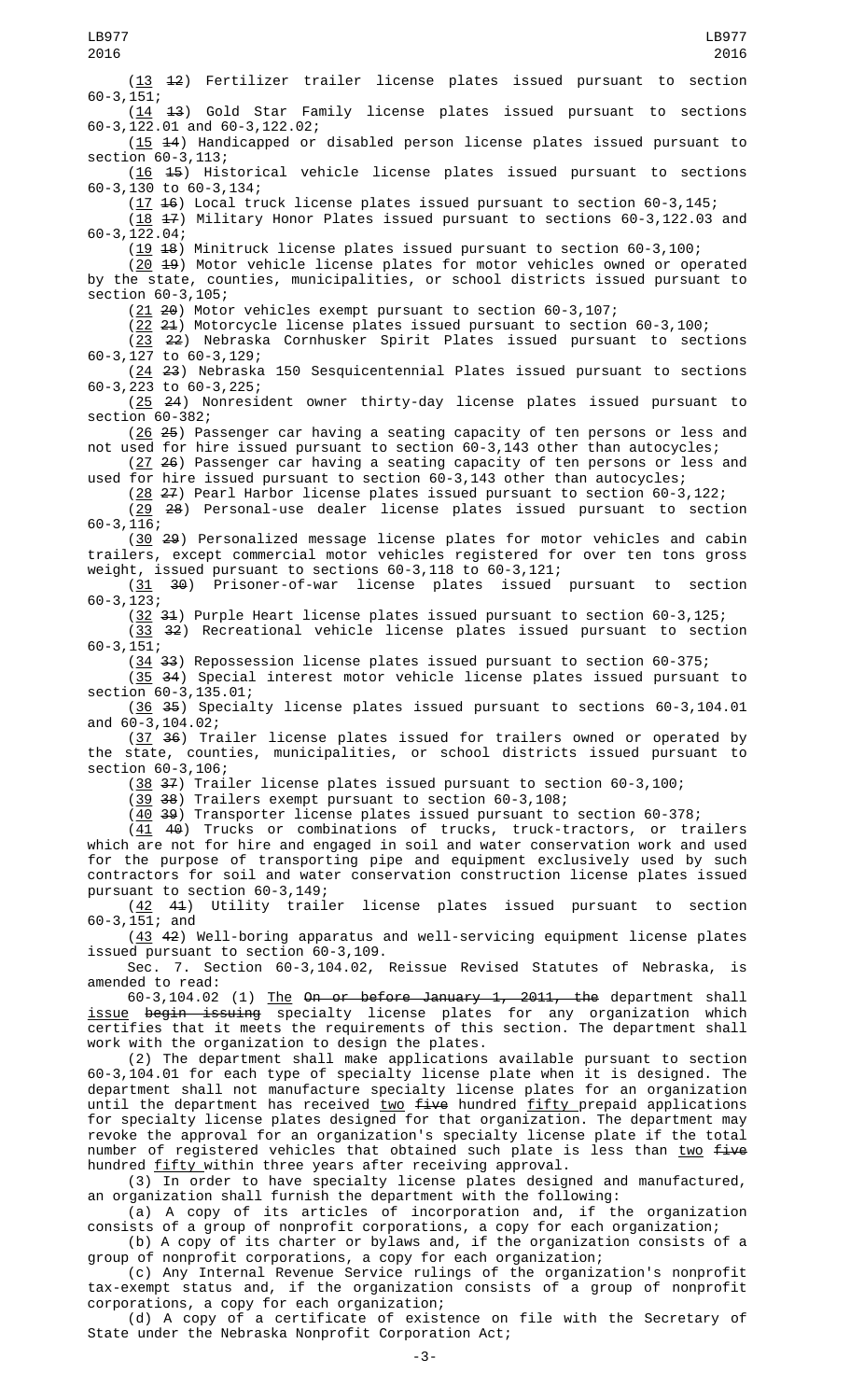(e) Two Five hundred fifty prepaid applications for the speciality license plates; and

(f) A completed application for the issuance of the plates on a form provided by the department certifying that the organization meets the following requirements:

(i) The organization is a nonprofit corporation or a group of nonprofit corporations with a common purpose;

(ii) The primary activity or purpose of the organization serves the community, contributes to the welfare of others, and is not offensive or discriminatory in its purpose, nature, activity, or name;

(iii) The name and purpose of the organization does not promote any specific product or brand name that is on a product provided for sale;

(iv) The organization is authorized to use any name, logo, or graphic design suggested for the design of the plates;

(v) No infringement or violation of any property right will result from such use of such name, logo, or graphic design; and

(vi) The organization will hold harmless the State of Nebraska and its employees and agents for any liability which may result from any infringement or violation of a property right based on the use of such name, logo, or graphic design.

(4) The department may adopt and promulgate rules and regulations to carry out this section.

Sec. 8. Section 60-3,130.04, Revised Statutes Supplement, 2015, is amended to read:

60-3,130.04 (1) An owner of a historical vehicle eligible for registration under section 60-3,130 may use a license plate or plates designed by this state in the year corresponding to the model year when the vehicle was manufactured in lieu of the plates designed pursuant to section 60-3,130.03 subject to the approval of the department. The department shall inspect the plate or plates and may approve the plate or plates if it is determined that the model-year license plate or plates are legible and serviceable and that the license plate numbers do not conflict with or duplicate other numbers assigned and in use. An original-issued license plate or plates that have been restored to original condition may be used when approved by the department.

(2) The department may consult with a recognized car club in determining whether the year of the license plate or plates to be used corresponds to the model year when the vehicle was manufactured.

(3) If only one license plate is used on the vehicle, the license plate shall be placed on the rear of the vehicle. The owner of a historical vehicle may use only one plate on the vehicle even for years in which two license plates were issued for vehicles in general.

(4) License plates used pursuant to this section corresponding to the year of manufacture of the vehicle shall not be personalized message license plates, Pearl Harbor license plates, prisoner-of-war license plates, disabled veteran license plates, Purple Heart license plates, amateur radio station license plates, Nebraska Cornhusker Spirit Plates, handicapped or disabled person license plates, specialty license plates, special interest motor vehicle license plates, Military Honor Plates, <del>or</del> Nebraska 150 Sesquicentennial Plates $_{{\scriptscriptstyle L}}$ or Breast Cancer Awareness Plates.

Sec. 9. (1) The department shall design license plates to be known as Breast Cancer Awareness Plates. The design shall include a pink ribbon and the words "early detection saves lives" along the bottom of the plate.

(2) The design shall be selected on the basis of limiting the manufacturing cost of each plate to an amount less than or equal to the amount charged for license plates pursuant to section 60-3,102. The department shall make applications available for this type of plate when it is designed.

(3) One type of plate under this section shall be alphanumeric plates. The department shall:

(a) Assign a designation up to five characters; and

(b) Not use a county designation.

(4) One type of plate under this section shall be personalized message plates. Such plates shall be issued subject to the same conditions specified for personalized message license plates in section 60-3,118, except that a maximum of five characters may be used.

Sec. 10. (1) Beginning January 1, 2017, a person may apply to the department for Breast Cancer Awareness Plates in lieu of regular license plates on an application prescribed and provided by the department for any motor vehicle, trailer, or semitrailer, except for a motor vehicle or trailer registered under section 60-3,198. An applicant receiving a plate under this section for a farm truck with a gross weight of over sixteen tons shall affix the appropriate tonnage decal to the plate. The department shall make forms available for such applications through the county treasurers.

(2) In addition to all other fees required for registration under the Motor Vehicle Registration Act, each application for initial issuance or renewal of personalized message Breast Cancer Awareness Plates shall be accompanied by a fee of forty dollars. No such additional fee shall be due for the initial issuance or renewal of alphanumeric Breast Cancer Awareness Plates. County treasurers collecting fees pursuant to this subsection shall remit them to the State Treasurer. The State Treasurer shall credit twenty-five percent of the fee to the Highway Trust Fund and seventy-five percent of the fee to the Department of Motor Vehicles Cash Fund.

(3) When the department receives an application for Breast Cancer Awareness Plates, the department shall deliver the plates to the county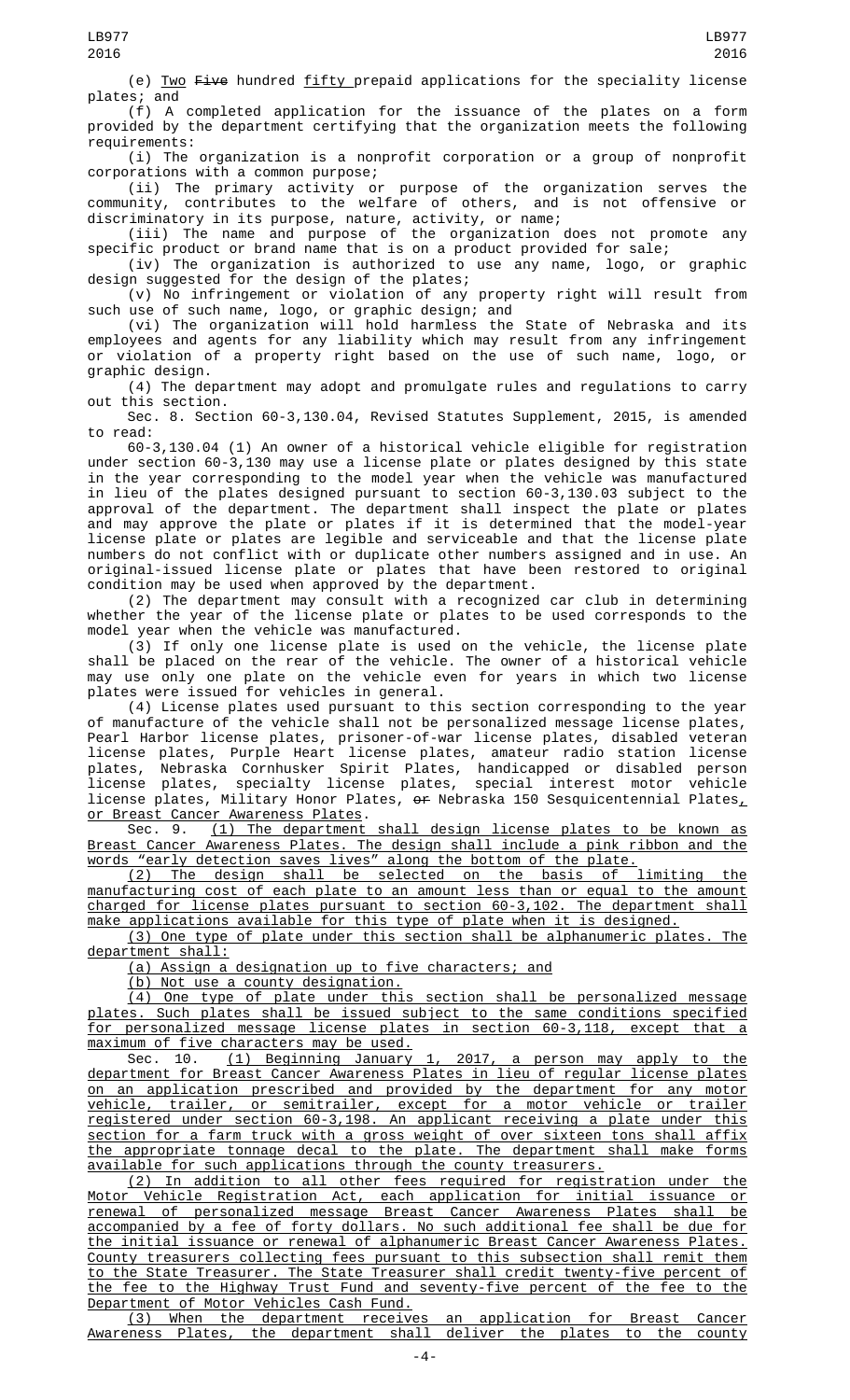treasurer of the county in which the motor vehicle or trailer is registered. The county treasurer shall issue plates under this section in lieu of regular license plates when the applicant complies with the other provisions of the Motor Vehicle Registration Act for registration of the motor vehicle or trailer. If Breast Cancer Awareness Plates are lost, stolen, or mutilated, the licensee shall be issued replacement license plates upon request pursuant to

section 60-3,157. (4) The owner of a motor vehicle or trailer bearing Breast Cancer Awareness Plates may apply to the county treasurer to have such plates transferred to a motor vehicle or trailer other than the motor vehicle or trailer for which such plates were originally purchased if such motor vehicle or trailer is owned by the owner of the plates. The owner may have the unused portion of the fee for the plates credited to the other motor vehicle or trailer which will bear the plates at the rate of eight and one-third percent per month for each full month left in the registration period. Application for such transfer shall be accompanied by a fee of three dollars. Fees collected pursuant to this subsection shall be remitted to the State Treasurer for credit to the Department of Motor Vehicles Cash Fund.

Sec. 11. Section 60-3,186, Revised Statutes Cumulative Supplement, 2014, is amended to read:

60-3,186 (1) The department shall annually determine the motor vehicle tax on each motor vehicle registered pursuant to section 60-3,187 and shall cause a notice of the amount to be delivered to the registrant. The notice may be delivered to the registrant at the address shown upon his or her registration certificate or the registrant's most recent address according to information received by the department from the National Change of Address program of the United States Postal Service or delivered electronically to the registrant if the registrant has provided electronic contact information to the department. The notice shall be provided on or before the first day of the last month of the registration period.

(2)(a) The motor vehicle tax, motor vehicle fee, registration fee, sales tax, and any other applicable taxes and fees shall be paid to the county treasurer prior to the registration of the motor vehicle for the following registration period. If the motor vehicle being registered has been transferred as a gift or for a nominal amount, any sales tax owed by the transferor on the purchase of the motor vehicle shall have been paid or be paid to the county treasurer prior to the registration of the motor vehicle for the following registration period.

(b) After retaining one percent of the motor vehicle tax proceeds collected for costs incurred by the county treasurer, and after transferring one percent of the motor vehicle tax proceeds collected to the State Treasurer for credit to the Vehicle Title and Registration System Replacement and Maintenance Cash Fund, the remaining motor vehicle tax proceeds shall be allocated to each county, local school system, school district, city, and village in the tax district in which the motor vehicle has situs.

(c)(i) Twenty-two percent of the remaining motor vehicle tax proceeds shall be allocated to the county, (ii) sixty percent shall be allocated to the local school system or school district, and (iii) eighteen percent shall be allocated to the city or village, except that (A) if the tax district is not in a city or village, forty percent shall be allocated to the county, and (B) in counties containing a city of the metropolitan class, eighteen percent shall be allocated to the county and twenty-two percent shall be allocated to the city or village.

(d) The amount allocated to a local school system shall be distributed to school districts in the same manner as property taxes.

(3) Proceeds from the motor vehicle tax shall be treated as property tax revenue for purposes of expenditure limitations, matching of state or federal funds, and other purposes.

Sec. 12. Section 60-3,202, Revised Statutes Cumulative Supplement, 2014, is amended to read:

60-3,202 (1) As registration fees are received by the Division of Motor Carrier Services of the department pursuant to section 60-3,198, the division shall remit the fees to the State Treasurer, less a collection fee of three percent of thirty percent of the registration fees collected. The collection fee shall be credited to the Department of Revenue Property Assessment Division Cash Fund. The State Treasurer shall credit the remainder of the thirty percent of the fees collected to the Motor Vehicle Tax Fund and the remaining seventy percent of the fees collected to the Highway Trust Fund.

(2) On or before the last day of each quarter of the calendar year, the State Treasurer shall distribute all funds in the Motor Vehicle Tax Fund to the county treasurer of each county in the same proportion as the number of original <u>motor</u> <del>apportionable</del> vehicle registrations in each county bears to the total of all original registrations within the state in the registration year immediately preceding.

(3) Upon receipt of motor vehicle tax funds from the State Treasurer, the county treasurer shall distribute such funds to taxing agencies within the county in the same proportion that the levy of each such taxing agency bears to the total of such levies of all taxing agencies in the county.

(4) In the event any taxing district has been annexed, merged, dissolved, or in any way absorbed into another taxing district, any apportionment of motor vehicle tax funds to which such taxing district would have been entitled shall be apportioned to the successor taxing district which has assumed the functions of the annexed, merged, dissolved, or absorbed taxing district.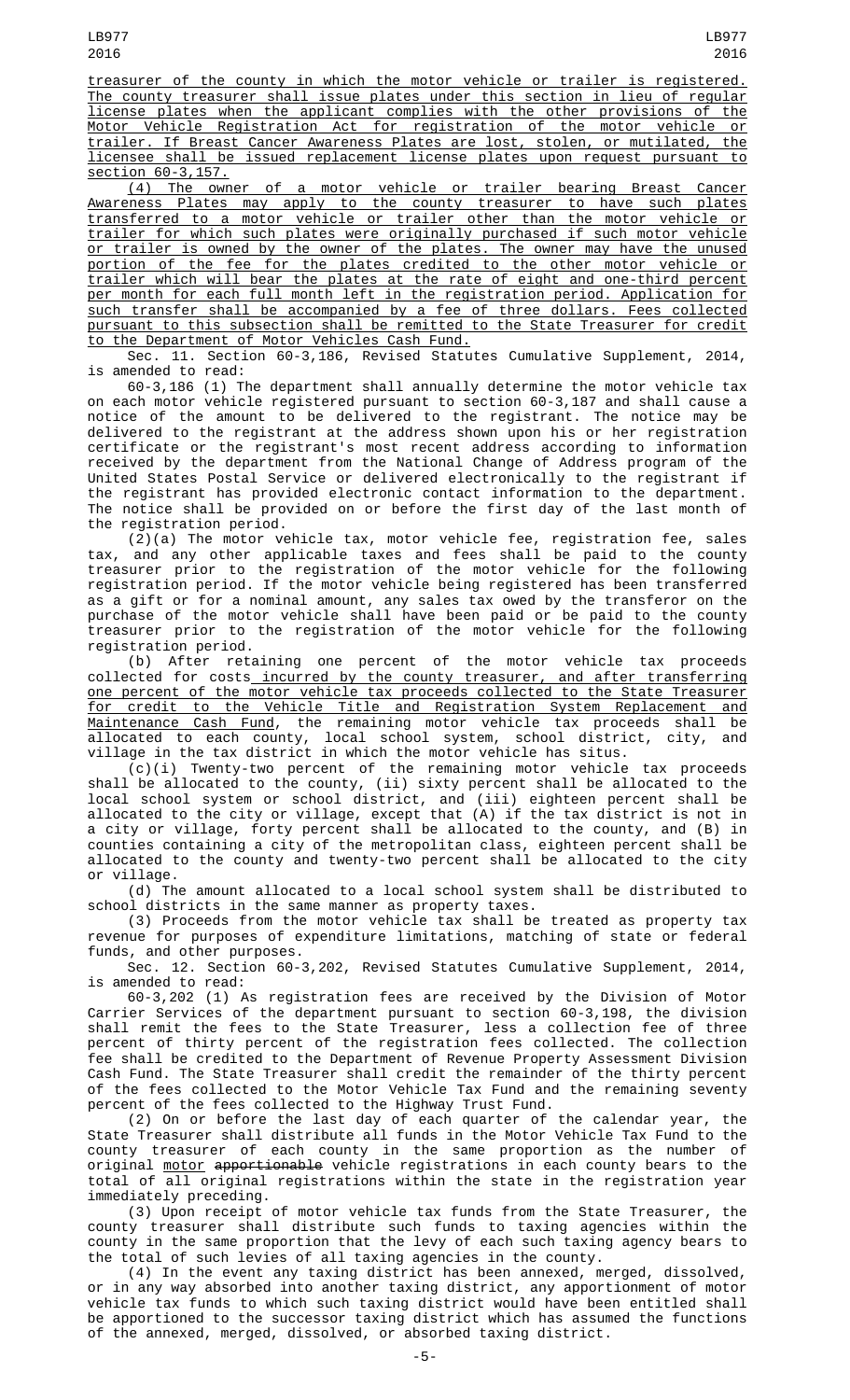(5) On or before March 1 of each year, the department shall furnish to the State Treasurer a tabulation showing the total number of original <u>motor</u> apportionable vehicle registrations in each county for the immediately preceding calendar year, which shall be the basis for computing the distribution of motor vehicle tax funds as provided in subsection (2) of this section.

(6) The Motor Vehicle Tax Fund is created. Any money in the fund available for investment shall be invested by the state investment officer pursuant to the Nebraska Capital Expansion Act and the Nebraska State Funds Investment Act. Sec. 13. Section 60-462, Revised Statutes Supplement, 2015, is amended to

read: 60-462 Sections 60-462 to 60-4,189 and section 15 of this act shall be known and may be cited as the Motor Vehicle Operator's License Act.

Sec. 14. Section 60-4,131, Revised Statutes Cumulative Supplement, 2014,

is amended to read:<br> $60-4,131 \quad (1)$  $(1)(a)$  This subsection applies until July 8, 2015. Sections 60-462.01 and 60-4,132 to 60-4,172 shall apply to the operation of any commercial motor vehicle.

(b) For purposes of such sections:

(i) Disqualification means:

 $(A)$  The suspension, revocation, cancellation, or any other withdrawal by a state of a person's privilege to operate a commercial motor vehicle;

(B) A determination by the Federal Motor Carrier Safety Administration, under the rules of practice for motor carrier safety contained in 49 C.F.R. part 386, that a person is no longer qualified to operate a commercial motor vehicle under 49 C.F.R. part 391; or

(C) The loss of qualification which automatically follows conviction of an offense listed in 49 C.F.R. 383.51;

(ii) Downgrade means the state:

(A) Allows the driver of a commercial motor vehicle to change his or her self-certification to interstate, but operating exclusively in transportation or operation excepted from 49 C.F.R. part 391, as provided in 49 C.F.R. 390.3(f), 391.2, 391.68, or 398.3;

 $(B)$  Allows the driver of a commercial motor vehicle to change his or her self-certification to intrastate only, if the driver qualifies under a state's physical qualification requirements for intrastate only;

(C) Allows the driver of a commercial motor vehicle to change his or her certification to intrastate, but operating exclusively in transportation or operations excepted from all or part of a state driver qualification requirement; or

(D) Removes the commercial driver's license privilege from the operator's license;

(iii) Employee means any operator of a commercial motor vehicle, including full time, regularly employed drivers; casual, intermittent, or occasional drivers; and leased drivers and independent, owner-operator contractors, while in the course of operating a commercial motor vehicle, who are either directly employed by or under lease to an employer;

(iv) Employer means any person, including the United States, a state, the District of Columbia, or a political subdivision of a state, that owns or leases a commercial motor vehicle or assigns employees to operate a commercial motor vehicle;

(v) Endorsement means an authorization to an individual's commercial driver's license required to permit the individual to operate certain types of commercial motor vehicles;

(vi) Medical examiner means for medical examinations conducted on and after May 21, 2014, an individual certified by the Federal Motor Carrier Safety Administration and listed on the National Registry of Certified Medical Examiners in accordance with 49 C.F.R. part 390, subpart D;

(vii) Medical examiner's certificate means a form meeting the requirements of 49 C.F.R. 391.43 issued by a medical examiner in compliance with such regulation;

(viii) Medical variance means the Federal Motor Carrier Safety Administration has provided a driver with either an exemption letter permitting operation of a commercial motor vehicle pursuant to 49 C.F.R. 381, subpart  $C<sub>r</sub>$ or 49 C.F.R. 391.64 or a Skill Performance Evaluation Certificate permitting operation of a commercial motor vehicle pursuant to 49 C.F.R. 391.49;

(ix) Representative vehicle means a motor vehicle which represents the type of motor vehicle that a driver applicant operates or expects to operate;

(x) State means a state of the United States and the District of Columbia; (xi) State of domicile means that state where a person has his or her

true, fixed, and permanent home and principal residence and to which he or she the intention of returning whenever he or she is absent;

(xii) Tank vehicle means any commercial motor vehicle that is designed to transport any liquid or gaseous materials within a tank that is either permanently or temporarily attached to the vehicle or the chassis. Such vehicle includes, but is not limited to, a cargo tank and a portable tank, as defined in 49 C.F.R. part 171. However, this definition does not include a portable tank that has a rated capacity under one thousand gallons;

(xiii) United States means the fifty states and the District of Columbia; and

(xiv) Vehicle group means a class or type of vehicle with certain operating characteristics.

(1) (2)(a) This subsection applies beginning July 8, 2015. Sections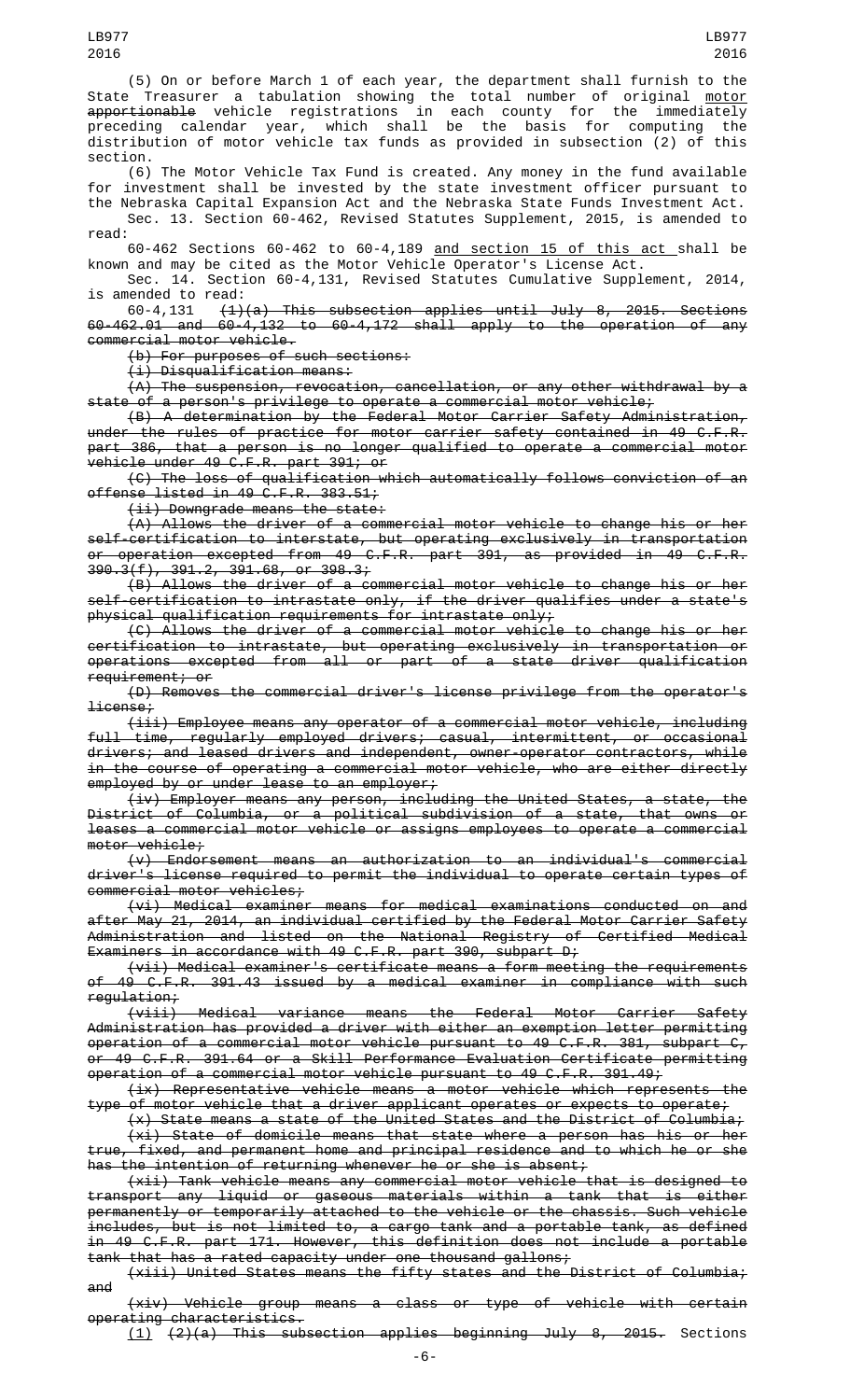60-462.01 and 60-4,132 to 60-4,172 and section 15 of this act shall apply to the operation of any commercial motor vehicle.

 $(2 b)$  For purposes of such sections:

 $(a \pm)$  Disqualification means:

( $\underline{i}$  A) The suspension, revocation, cancellation, or any other withdrawal by a state of a person's privilege to operate a commercial motor vehicle;

 $(iii B)$  A determination by the Federal Motor Carrier Safety Administration, under the rules of practice for motor carrier safety contained in 49 C.F.R. part 386, that a person is no longer qualified to operate a commercial motor vehicle under 49 C.F.R. part 391; or

 $(iii)$   $\theta$ ) The loss of qualification which automatically follows conviction of an offense listed in 49 C.F.R. 383.51;

 $(\underline{b} \pm i)$  Downgrade means the state:

 $(i_A)$  Allows the driver of a commercial motor vehicle to change his or her self-certification to interstate, but operating exclusively in transportation or operation excepted from 49 C.F.R. part 391, as provided in 49 C.F.R. 390.3(f), 391.2, 391.68, or 398.3;

 $(ii B)$  Allows the driver of a commercial motor vehicle to change his or her self-certification to intrastate only, if the driver qualifies under a state's physical qualification requirements for intrastate only;

 $(iii)$  C) Allows the driver of a commercial motor vehicle to change his or her certification to intrastate, but operating exclusively in transportation or operations excepted from all or part of a state driver qualification requirement; or

 $(iy \theta)$  Removes the commercial driver's license privilege from operator's license;

 $(c \pm i\pm i)$  Employee means any operator of a commercial motor vehicle, including full time, regularly employed drivers; casual, intermittent, or occasional drivers; and leased drivers and independent, owner-operator contractors, while in the course of operating a commercial motor vehicle, who are either directly employed by or under lease to an employer;

 $(d \pm v)$  Employer means any person, including the United States, a state, the District of Columbia, or a political subdivision of a state, that owns or leases a commercial motor vehicle or assigns employees to operate a commercial motor vehicle;

( $\underline{e}$   $\overline{v}$ ) Endorsement means an authorization to an individual's CLP-commercial learner's permit or commercial driver's license required to permit the individual to operate certain types of commercial motor vehicles;

(<u>f</u>  $\forall$ **i**) Foreign means outside the fifty United States and the District of Columbia;

(g <del>vii</del>) Imminent hazard means the existence of a condition relating to hazardous material that presents a substantial likelihood that death, serious illness, severe personal injury, or a substantial endangerment to health, property, or the environment may occur before the reasonably foreseeable completion date of a formal proceeding begun to lessen the risk of that death, illness, injury, or endangerment;

(<u>h</u> <del>viii</del>) Issue and issuance means initial issuance, transfer, renewal, or upgrade of a CLP-commercial learner's permit, commercial driver's license, nondomiciled CLP-commercial learner's permit, or nondomiciled commercial driver's license, as described in 49 C.F.R. 383.73;

(i ix) Medical examiner means an individual certified by the Federal Motor Carrier Safety Administration and listed on the National Registry of Certified Medical Examiners in accordance with 49 C.F.R. part 390, subpart D;

(j  $\times$ ) Medical examiner's certificate means a form meeting the requirements of 49 C.F.R. 391.43 issued by a medical examiner in compliance with such

regulation;<br> $(\underline{k} \quad \underline{\star} \underline{i})$ Medical variance means the Federal Motor Carrier Safety Administration has provided a driver with either an exemption letter permitting operation of a commercial motor vehicle pursuant to 49 C.F.R. 381, subpart C, or 49 C.F.R. 391.64 or a Skill Performance Evaluation Certificate permitting operation of a commercial motor vehicle pursuant to 49 C.F.R. 391.49;

(<u>l</u> <del>xii</del>) Nondomiciled CLP-commercial learner's permit or nondomiciled commercial driver's license means a CLP-commercial learner's permit or commercial driver's license, respectively, issued by this state or other jurisdiction under either of the following two conditions:

 $(\underline{i}$  A) To an individual domiciled in a foreign country meeting the requirements of 49 C.F.R. 383.23(b)(1); and

(ii B) To an individual domiciled in another state meeting the requirements of 49 C.F.R. 383.23(b)(2);

 $(m \times i)$  Representative vehicle means a motor vehicle which represents the type of motor vehicle that a driver applicant operates or expects to operate;

 $(n \times i\nu)$  State means a state of the United States and the District of Columbia;

 $(\underline{o} \times v)$  State of domicile means that state where a person has his or her true, fixed, and permanent home and principal residence and to which he or she has the intention of returning whenever he or she is absent;

 $(p \times v_i)$  Tank vehicle means any commercial motor vehicle that is designed to transport any liquid or gaseous materials within a tank or tanks that have an individual rated capacity of more than one hundred nineteen gallons and an aggregate rated capacity of one thousand gallons or more and that are either permanently or temporarily attached to the vehicle or the chassis. A commercial motor vehicle transporting an empty storage container tank, not designed for transportation, with a rated capacity of one thousand gallons or more that is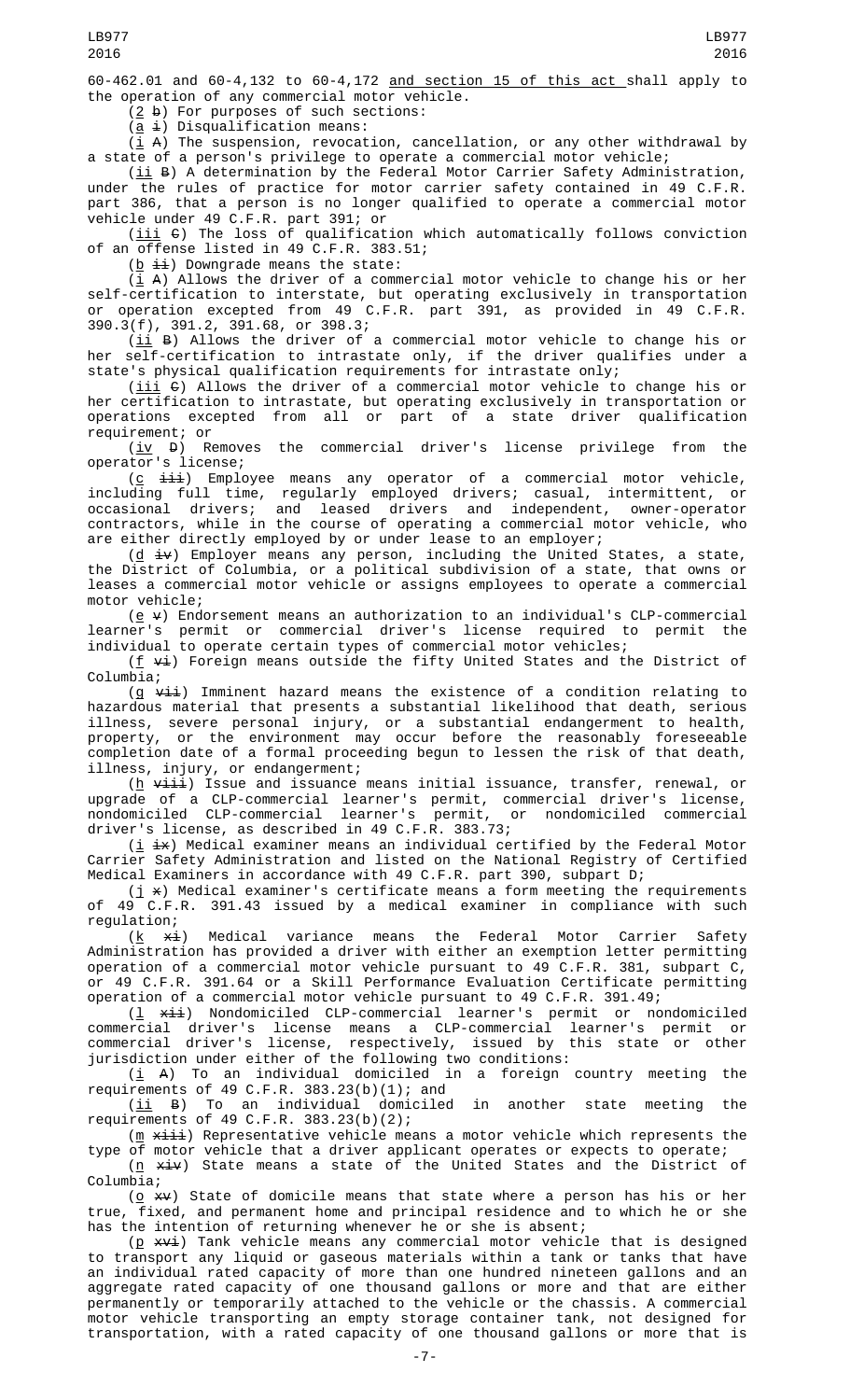temporarily attached to a flatbed trailer is not considered a tank vehicle; (g <del>xvii</del>) Third-party skills test examiner means a person employed by a third-party tester who is authorized by this state to administer the commercial

driver's license skills tests specified in 49 C.F.R. part 383, subparts G and H; (<u>r</u> <del>xviii</del>) Third-party tester means a person, including, but not limited to, another state, a motor carrier, a private driver training facility or other private institution, or a department, agency, or instrumentality of a local government, authorized by this state to employ skills test examiners to administer the commercial driver's license skills tests specified in 49 C.F.R.

part 383, subparts G and H; ( $\underline{s}$   $\xi$ ) United States means the fifty states and the District of Columbia; and

 $(\underline{t}$   $**)$  Vehicle group means a class or type of vehicle with certain operating characteristics.<br>Sec. 15. (1) The dep

 $(1)$  The department may develop and offer methods for successful applicants to obtain commercial drivers' licenses electronically and for the electronic renewal and replacement of commercial drivers' licenses and CLPcommercial learners' permits.

(2)(a) An applicant who has successfully passed the knowledge and skills tests for a commercial driver's license pursuant to section 60-4,149 and who has a digital image and digital signature preserved in the digital system that is not more than ten years old may obtain a commercial driver's license using the preserved digital image and digital signature by electronic means in a manner prescribed by the department pursuant to this subsection.

(b) To be eligible to obtain a license pursuant to this subsection:

(i) There must have been no changes to the applicant's name since his or her most recent application for a CLP-commercial learner's permit;

(ii) The new license must not contain a hazardous materials endorsement;

(iii) The applicant must meet the requirements of section 60-4,144 and submit the information and documentation and make the certifications required under section 60-4,144; and

(iv) The applicant must satisfy any other eligibility criteria that the department may prescribe pursuant to subsection (6) of this section.

(c) The successful applicant shall pay the fee and surcharge prescribed in section 60-4,115. Upon receipt of such fee and surcharge and an application it deems satisfactory, the department shall deliver the license by mail.

(3)(a) An applicant whose commercial driver's license or CLP-commercial learner's permit expires prior to his or her seventy-second birthday and who has a digital image and digital signature preserved in the digital system may, once every ten years, renew such license or permit using the preserved digital image and digital signature by electronic means in a manner prescribed by the department pursuant to this subsection.

(b) To be eligible for renewal under this subsection:

(i) The renewal must be prior to or within one year after expiration of such license or permit;

(ii) The driving record abstract maintained in the department's computerized records must show that such license or permit is not suspended, revoked, canceled, or disqualified;

(iii) There must be no changes to the applicant's name or to the class, endorsements, or restrictions on such license or permit;

(iv) The applicant must not hold a hazardous materials endorsement or must relinquish such endorsement;

 $(v)$  The applicant must meet the requirements of section 60-4,144 submit the information and documentation and make the certifications required under section 60-4,144; and

(vi) The applicant must satisfy any other eligibility criteria that the department may prescribe pursuant to subsection (6) of this section.

(c) Every applicant seeking renewal of his or her commercial driver's license or CLP-commercial learner's permit must apply for renewal in person at least once every ten years and have a new digital image and digital signature captured.

(d) An applicant seeking renewal under this subsection (3) shall pay the fee and surcharge prescribed in section 60-4,115. Upon receipt of such fee and surcharge and an application it deems satisfactory, the department shall deliver the renewal license or permit by mail.

(4)(a) Any person holding a commercial driver's license or CLP-commercial learner's permit who has a digital image and digital signature not more than ten years old preserved in the digital system and who loses his or her license or permit, who requires issuance of a replacement license or permit because of a change of address, or whose license or permit is mutilated or unreadable may obtain a replacement commercial driver's license or CLP-commercial learner's permit using the preserved digital image and digital signature by electronic means in a manner prescribed by the department pursuant to this subsection.

(b) To be eligible to obtain a replacement license or permit pursuant to this subsection:

(i) There must be no changes to the applicant's name and no changes to the class, endorsements, or restrictions on such license or permit;

(ii) The applicant must meet the requirements of section 60-4,144 and submit the information and documentation and make the certifications required under section 60-4,144; and

(iii) The applicant must satisfy any other eligibility criteria that the department may prescribe pursuant to subsection (6) of this section.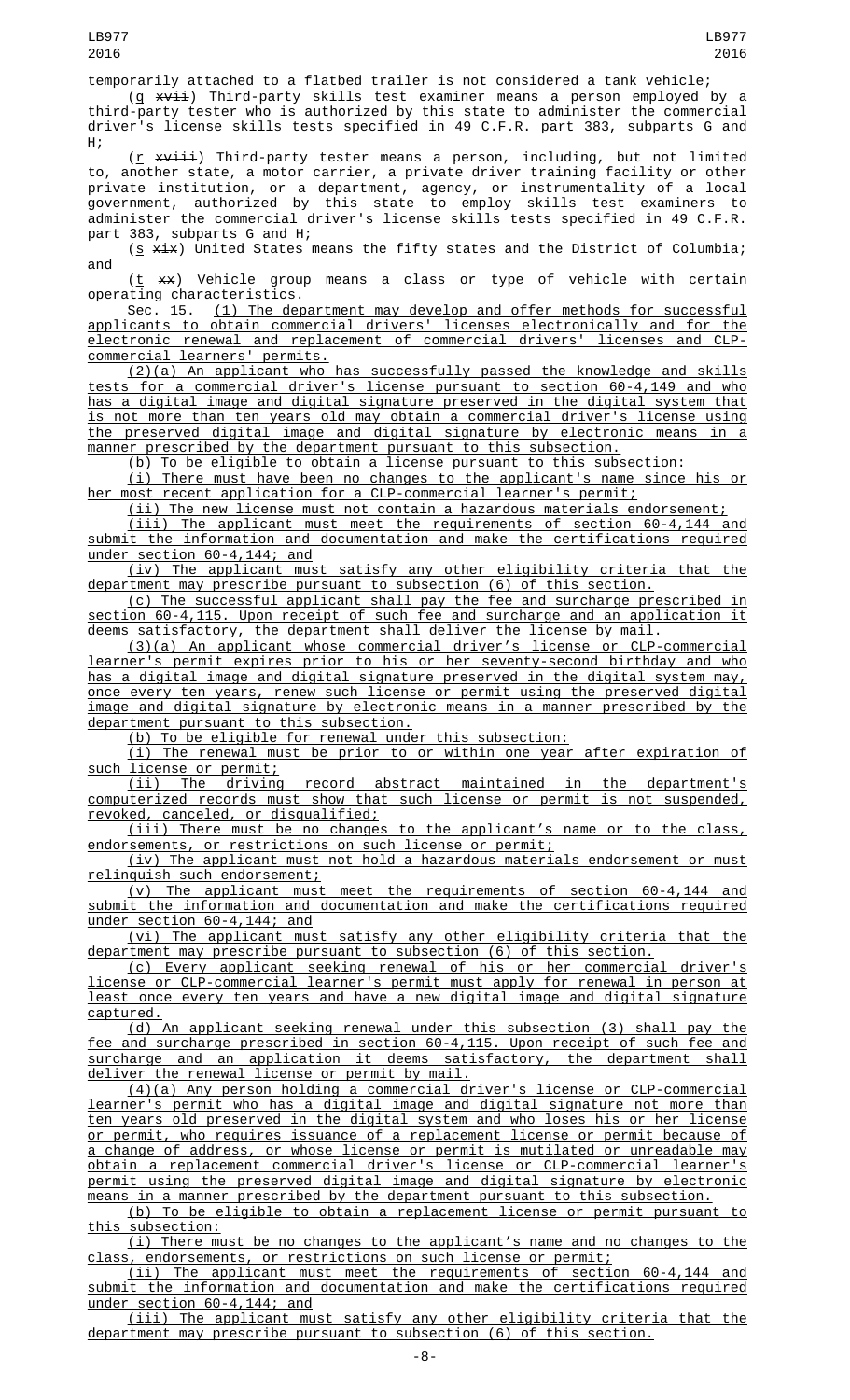(c) An application for a replacement license or permit because of a change of address shall be made within sixty days after the change of address.

(d) An applicant seeking replacement under this subsection (4) shall pay the fee and surcharge prescribed in section 60-4,115. Upon receipt of such fee and surcharge and an application it deems satisfactory, the department shall deliver the replacement license or permit by mail. The replacement license or permit shall be subject to the provisions of subsection (4) of section  $60 - 4,150.$ 

(5) An application to obtain a commercial driver's license or to renew or replace a commercial driver's license or CLP-commercial learner's permit because of a change of name may not be made electronically pursuant to this section and shall be made in person at a licensing station within sixty days after the change of name.

(6) The department may adopt and promulgate rules and regulations governing eligibility for the use of electronic methods for successful applicants to obtain commercial drivers' licenses and for the renewal and replacement of commercial drivers' licenses and CLP-commercial learners' permits, taking into consideration medical and vision requirements, safety concerns, and any other factors consistent with the purposes of the Motor Vehicle Operator's License Act that the director deems relevant.

Sec. 16. Section 60-4,146, Revised Statutes Cumulative Supplement, 2014, is amended to read:

60-4,146 (1) In addition to certifying himself or herself under this section, an applicant shall also certify himself or herself under section 60-4,144.01.

(2) Upon making application pursuant to section 60-4,144 or section 15 of <u>this act</u>, any applicant who operates or expects to operate a commercial motor vehicle in interstate or foreign commerce and who is not subject to 49 C.F.R. part 391 shall certify that he or she is not subject to 49 C.F.R. part 391. Any applicant making certification pursuant to this subsection shall meet the physical and vision requirements established in section 60-4,118 and shall be subject to the provisions of such section relating to the Health Advisory Board.

(3) Upon making application pursuant to section 60-4,144 or section 15 of this act, any applicant who operates or expects to operate a commercial motor vehicle solely in intrastate commerce and who is subject to 49 C.F.R. part 391 adopted pursuant to section 75-363 shall certify that the applicant meets the qualification requirements of 49 C.F.R. part 391.

(4) Upon making application for a CLP-commercial learner's permit or commercial driver's license, any applicant who operates or expects to operate a commercial motor vehicle solely in intrastate commerce and who is not subject to 49 C.F.R. part 391 adopted pursuant to section 75-363 shall certify that he or she is not subject to 49 C.F.R. part 391. Any applicant making certification pursuant to this subsection shall meet the physical and vision requirements established in section 60-4,118 and shall be subject to the provisions of such section relating to the Health Advisory Board.

(5) An applicant who certifies that he or she is not subject to 49 C.F.R. part 391 under subsection (2) or (4) of this section shall answer the following questions on the application:

(a) Have you within the last three months (e.g. due to diabetes, epilepsy, mental illness, head injury, stroke, heart condition, neurological disease, etc.):

(i) lost voluntary control or consciousness ... yes ... no (ii) experienced vertigo or multiple episodes of dizziness or fainting ...

yes ... no

(iii) experienced disorientation ... yes ... no

(iv) experienced seizures ... yes ... no

(v) experienced impairment of memory, memory loss ... yes ... no

Please explain: ......................................... (b) Do you experience any condition which affects your ability to operate a motor vehicle? (e.g. due to loss of, or impairment of, foot, leg, hand, arm; neurological or neuromuscular disease, etc.) ... yes ... no

Please explain: .........................................

(c) Since the issuance of your last driver's license/permit has your health or medical condition changed or worsened? ... yes ... no

Please explain, including how the above affects your ability to drive: .................................................

Sec. 17. Section 60-4,148, Reissue Revised Statutes of Nebraska, is amended to read:

60-4,148 (1) All commercial drivers' licenses shall be issued by the department as provided in section 60-4,149<u> and section 15 of this act</u>. Successful applicants shall pay the fee and surcharge prescribed in section 60-4,115.

(2) Any person making application to add or remove a class of commercial motor vehicle, any endorsement, or any restriction to or from a previously issued and outstanding commercial driver's license shall pay the fee and surcharge prescribed in section 60-4,115. The fee for an original or renewal seasonal permit to revalidate the restricted commercial motor vehicle operating privilege to a previously issued and outstanding restricted commercial driver's license shall be the fee and surcharge prescribed in section 60-4,115.

Sec. 18. Section 60-4,149, Revised Statutes Cumulative Supplement, 2014, is amended to read:

60-4,149 (1) The examination for commercial drivers' licenses by the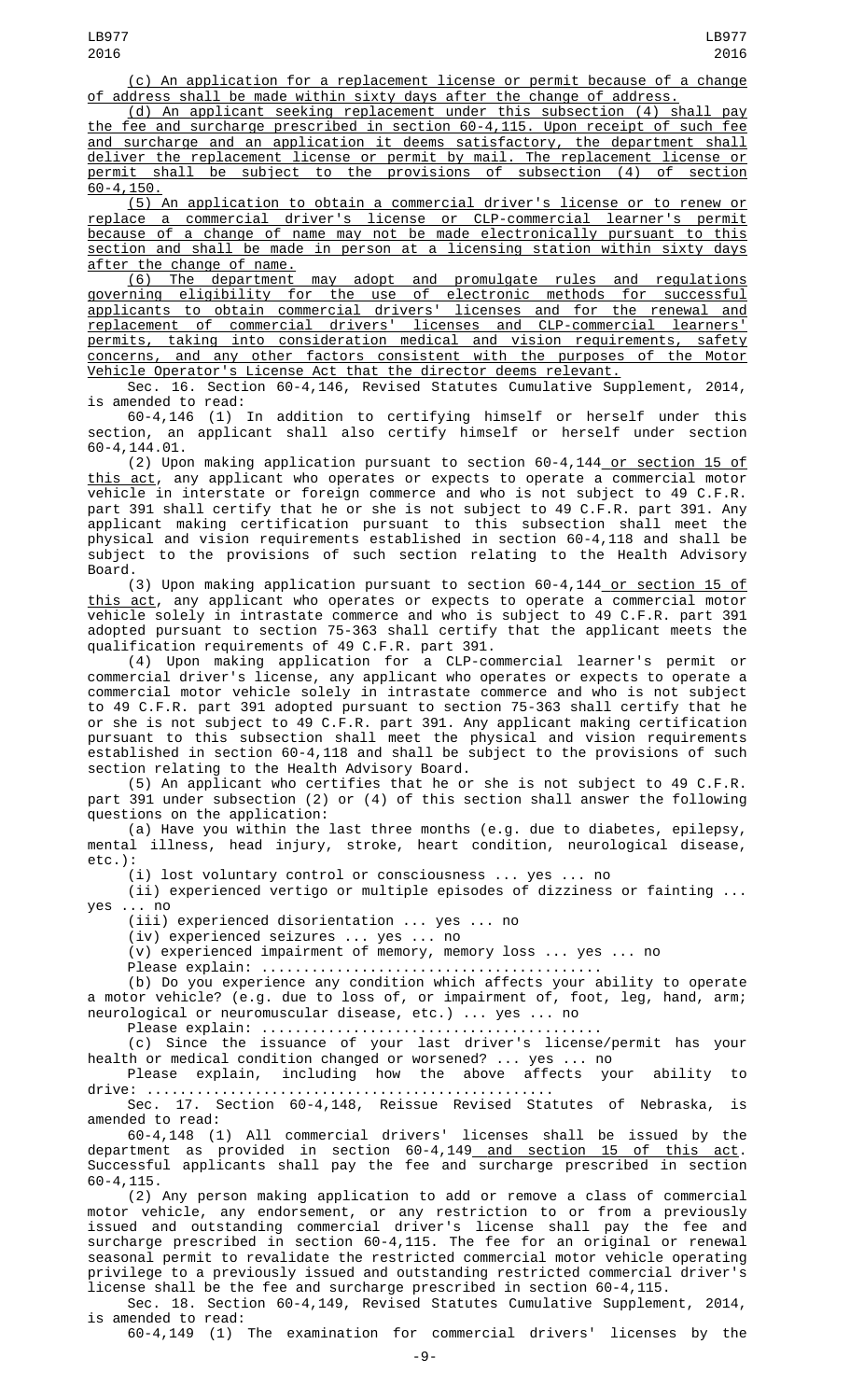department shall occur in and for each county of the State of Nebraska. Each county shall furnish office space for the administration of the examinations, except that two or more counties may, with the permission of the director, establish a separate facility to jointly conduct the examinations for such licenses.

(2)(a) The segments of the driving skills examination shall be administered and successfully completed in the following order: Pre-trip inspection, basic vehicle control skills, and on-road skills. If an applicant fails one segment of the driving skills examination:

(i) The applicant cannot continue to the next segment of the examination; and

(ii) Scores for the passed segments of the examination are only valid during initial issuance of a CLP-commercial learner's permit. If a CLPcommercial learner's permit is renewed, all three segments of the skills examination must be retaken.

(b) Passing scores for the knowledge and skills tests must meet the standards contained in 49 C.F.R. 383.135.

(3) Except as provided for in sections 60-4,157 and 60-4,158, all commercial driver's license examinations shall be conducted by department personnel designated by the director. Each successful applicant shall be issued a certificate entitling the applicant to secure a commercial driver's license. If department personnel refuse to issue such certificate for cause, he or she shall state such cause in writing and deliver the same to the applicant. Department personnel shall not be required to hold a commercial driver's license to administer a driving skills examination and occupy the seat beside an applicant for a commercial driver's license.

(4) The successful applicant shall, within ten days after renewal or within twenty-four hours after initial issuance, present his or her issuance certificate and pay the fee and surcharge as provided in section 60-4,115. A receipt with driving privileges which is valid for up to thirty days shall be issued. The commercial driver's license shall be delivered to the applicant as provided in section 60-4,113.

(5) In lieu of proceeding under subsection (4) of this section, the successful applicant may pay the fee and surcharge as provided in section 60-4,115 and electronically submit an application prescribed by the department in a manner prescribed by the department pursuant to section 15 of this act. Sec. 19. Section 60-4,150, Revised Statutes Cumulative Supplement, 2014,

is amended to read:

60-4,150 (1) Any person holding a commercial driver's license or CLPcommercial learner's permit who loses his or her license or permit, who requires issuance of a replacement license or permit because of a change of name or address, or whose license or permit is mutilated or unreadable may obtain a replacement commercial driver's license or CLP-commercial learner's permit by filing an application <u>pursuant to this section </u>and by furnishing proof of identification in accordance with section 60-4,144.\_<u>Any person seeking</u> a replacement license or permit for such reasons, except because of a change of name, may also obtain a replacement license or permit by submitting an electronic application pursuant to section 15 of this act.

(2) An The application for a replacement license or permit because of a change of name or address shall be made within sixty days after the change of name or address.

(3) A replacement commercial driver's license or CLP-commercial learner's permit <u>issued pursuant to this section s</u>hall be delivered to the applicant as provided in section 60-4,113 after the county treasurer collects the fee and surcharge prescribed in section 60-4,115 and issues the applicant a receipt with driving privileges which is valid for up to thirty days.

(4) Replacement commercial drivers' licenses or CLP-commercial learners' permits <u>issued pursuant to this section shall</u> be issued in the manner provided for the issuance of original and renewal commercial drivers' licenses or permits as provided for by section 60-4,149.

(4) Upon issuance of any replacement commercial driver's license or permit, the commercial driver's license or CLP-commercial learner's permit for which the replacement license or permit is issued shall be void.

(5) Each replacement commercial driver's license shall be issued with the same expiration date as the license for which the replacement is issued. The replacement license shall also state the new issuance date.

Sec. 20. Section 60-601, Revised Statutes Supplement, 2015, is amended to read:

60-601 Sections 60-601 to 60-6,382 and section 22 of this act shall be known and may be cited as the Nebraska Rules of the Road.

Sec. 21. Section 60-681, Reissue Revised Statutes of Nebraska, is amended to read:

60-681 Local authorities may by ordinance or resolution prohibit the operation of vehicles upon any highway or impose restrictions as to the weight of vehicles, for a total period not to exceed <u>one hundred eighty</u> <del>ninety</del> days in any one calendar year, when operated upon any highway under the jurisdiction of and for the maintenance of which such local authorities are responsible whenever any such highway by reason of deterioration, rain, snow, or other climatic condition will be seriously damaged or destroyed unless the use of vehicles thereon is prohibited or the permissible weight thereof reduced. Such local authorities enacting any such ordinance or resolution shall erect or cause to be erected and maintained signs designating the provisions of the ordinance or resolution at each end of that portion of any highway affected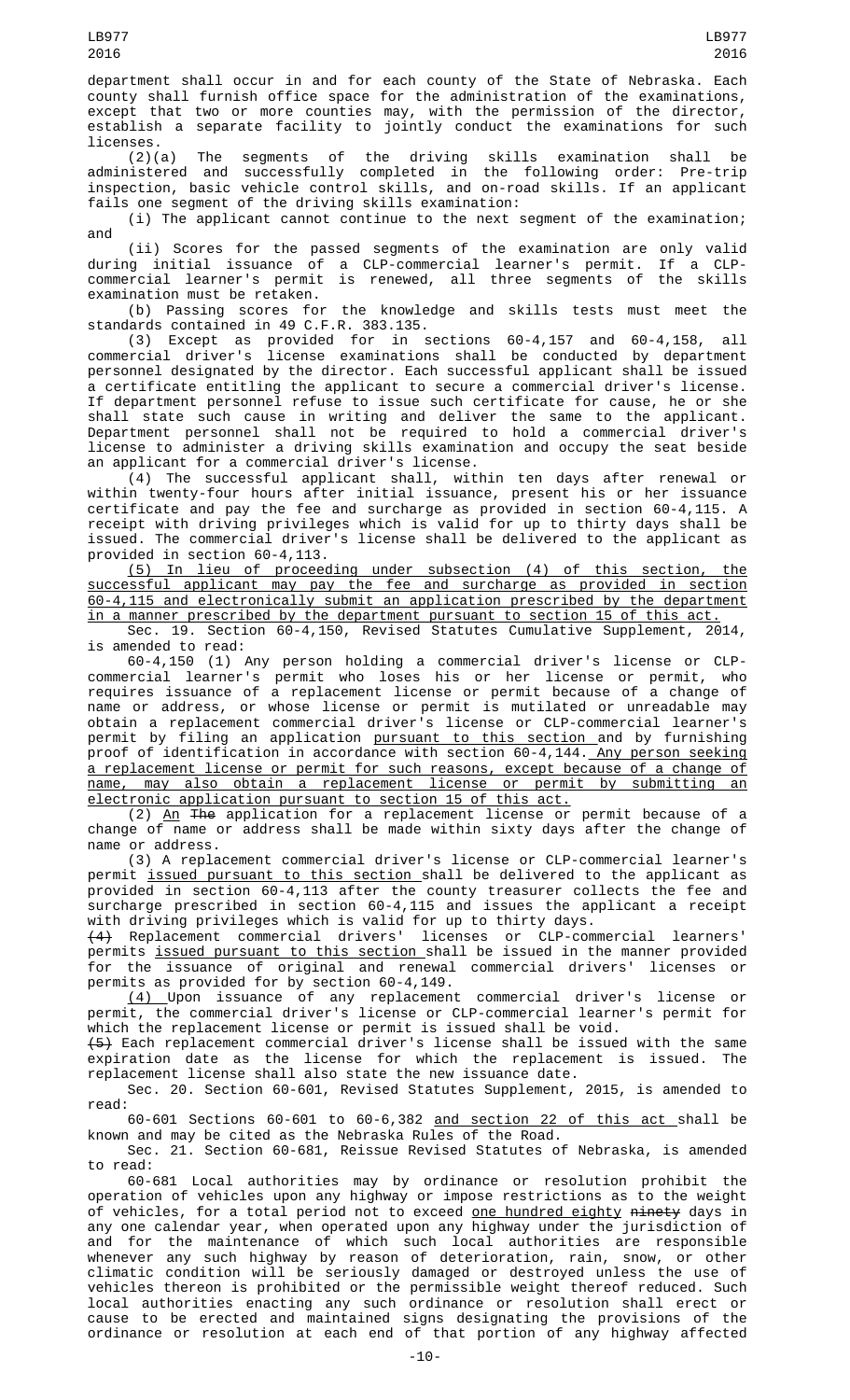thereby, and the ordinance or resolution shall not be effective until such

signs are erected and maintained. Local authorities may also, by ordinance or resolution, prohibit the operation of trucks or other commercial vehicles or impose limitations as to the weight thereof on designated highways, which prohibitions and limitations shall be designated by appropriate signs placed on such highways.

Sec. 22. (1) An implement of husbandry being operated on any highway of this state, except the National System of Interstate and Defense Highways, shall be exempt from the weight and load limitations of subsections (2), (3), and (4) of section 60-6,294 but shall be subject to any ordinances or resolutions enacted by local authorities pursuant to section 60-681.

(2) An implement of husbandry being operated on any highway of this state shall not cross any bridge or culvert if the vehicle axle, axle groupings, or gross weight exceeds the limits established in subsections (2), (3), and (4) of section 60-6,294 or weight limits established by bridge postings.

(3) For purposes of this section, an implement of husbandry includes (a) a farm tractor with or without a towed farm implement, (b) a self-propelled farm implement, (c) self-propelled equipment designed and used exclusively to carry and apply fertilizer, chemicals, or related products to agricultural soil or crops, (d) an agricultural floater-spreader implement as defined in section 60-303, (e) a fertilizer spreader, nurse tank, or truck permanently mounted with a spreader used for spreading or injecting water, dust, or liquid fertilizers or agricultural chemicals, (f) a truck mounted with a spreader used or manufactured to spread or inject animal manure, and (g) a mixer-feed truck owned and used by a livestock-raising operation designed for and used for the feeding of livestock.

Sec. 23. Section 60-6,144, Reissue Revised Statutes of Nebraska, is amended to read:

60-6,144 Use of a freeway and entry thereon by the following shall be prohibited at all times except by permit from the Department of Roads or from the local authority in the case of freeways not under the jurisdiction of the department:

(1) Pedestrians except in areas specifically designated for that purpose;

(2) Hitchhikers or walkers;

(3) Vehicles not self-propelled;

(4) Bicycles, motor-driven cycles, motor scooters not having motors of more than ten horsepower, and electric personal assistive mobility devices;

(5) Animals led, driven on the hoof, ridden, or drawing a vehicle;

(6) Funeral processions;

(7) Parades or demonstrations;

(8) Vehicles, except emergency vehicles, unable to maintain minimum speed as provided in the Nebraska Rules of the Road;

(9) Construction equipment;

(10) Implements of husbandry, whether self-propelled or towed, except as provided in section 22 of this act;

(11) Vehicles with improperly secured attachments or loads;

(12) Vehicles in tow, when the connection consists of a chain, rope, or cable, except disabled vehicles which shall be removed from such freeway at the nearest interchange;

(13) Vehicles with deflated pneumatic, metal, or solid tires or continuous metal treads except maintenance vehicles;

(14) Any person standing on or near a roadway for the purpose of soliciting or selling to an occupant of any vehicle; or

(15) Overdimensional vehicles.

Sec. 24. Section 60-6,230, Revised Statutes Supplement, 2015, is amended to read:

60-6,230 (1) Except as provided in this section and sections 60-6,231 to 60-6,233<del> and subsections (4) and (5) of this section</del>, no person shall operate any motor vehicle or any equipment of any description on any highway in this state with any rotating or flashing light.

(2) Except for stop lights and directional signals, which may be red, yellow, or amber, no person shall display any color of light other than red on the rear of any motor vehicle or any equipment of any kind on any highway within this state.

(3) Amber rotating or flashing lights shall be displayed on vehicles of the Military Department for purpose of convoy control when on any state emergency mission.

(4) A single flashing white light may be displayed on the roof of school transportation vehicles during extremely adverse weather conditions.

(5) Blue and amber rotating or flashing lights may be displayed on (a) vehicles <del>used for the movement of snow</del> when operated by the Department of Roads or any local authority <u>for the inspection, construction, repair, or maintenance</u> <u>of highways, roads, or streets </u>or (b) vehicles owned and operated by any public utility for the construction, maintenance, and repair of utility infrastructure on or near any highway.

Sec. 25. Section 60-6,294, Reissue Revised Statutes of Nebraska, amended to read:

60-6,294 (1) Every vehicle, whether operated singly or in a combination of vehicles, and every combination of vehicles shall comply with subsections (2) and (3) of this section except as provided in sections 60-6,294.01 and 60-6,297 and section 22 of this act. The limitations imposed by this section shall be supplemental to all other provisions imposing limitations upon the size and weight of vehicles.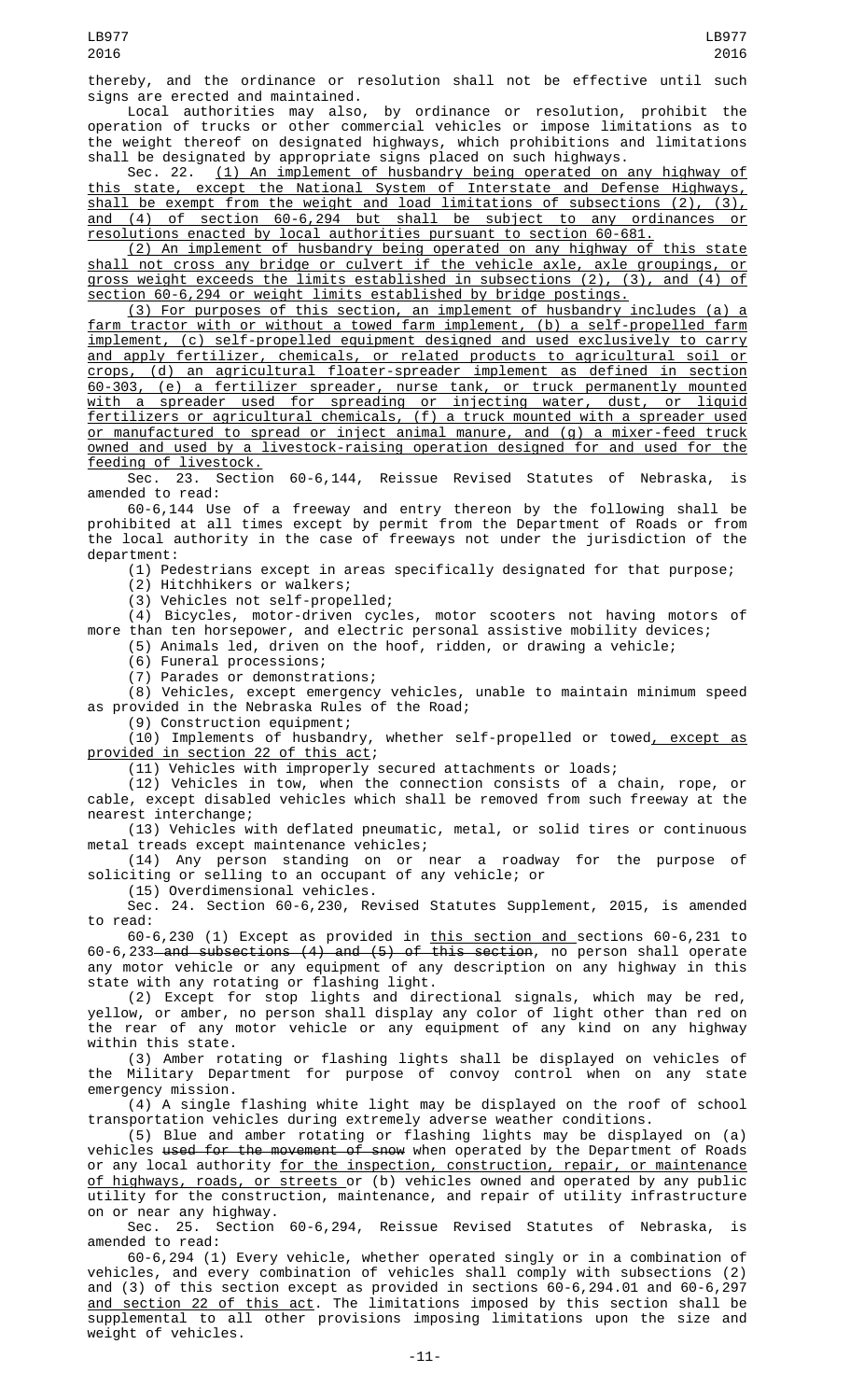(2) No wheel of a vehicle or trailer equipped with pneumatic or solid rubber tires shall carry a gross load in excess of ten thousand pounds on any highway nor shall any axle carry a gross load in excess of twenty thousand pounds on any highway. An axle load shall be defined as the total load transmitted to the highway by all wheels the centers of which may be included between two parallel transverse vertical planes forty inches apart extending across the full width of the vehicle.

(3) No group of two or more consecutive axles shall carry a load in pounds in excess of the value given in the following table corresponding to the distance in feet between the extreme axles of the group, measured longitudinally to the nearest foot, except that the maximum load carried on any group of two or more axles shall not exceed eighty thousand pounds on the National System of Interstate and Defense Highways unless the Director-State Engineer pursuant to section 60-6,295 authorizes a greater weight.

Distance in feet Maximum load in pounds carried

between the **between** the on any group of two or more

extremes of consecutive axles

any group of

two or more

| consecutive      | Two    | Three  | Four   | Five   | Six    | Seven |
|------------------|--------|--------|--------|--------|--------|-------|
| axles            | Axles  | Axles  | Axles  | Axles  | Axles  | Axles |
| $\overline{4}$   | 34,000 |        |        |        |        |       |
| $\mathbf 5$      | 34,000 |        |        |        |        |       |
| $\,6$            | 34,000 |        |        |        |        |       |
| $\overline{7}$   | 34,000 |        |        |        |        |       |
| 8                | 34,000 | 42,000 |        |        |        |       |
| $\boldsymbol{9}$ | 39,000 | 42,500 |        |        |        |       |
| $10$             | 40,000 | 43,500 |        |        |        |       |
| ${\bf 11}$       |        | 44,000 |        |        |        |       |
| 12               |        | 45,000 | 50,000 |        |        |       |
| 13               |        | 45,500 | 50,500 |        |        |       |
| 14               |        | 46,500 | 51,500 |        |        |       |
| 15               |        | 47,000 | 52,000 |        |        |       |
| 16               |        | 48,000 | 52,500 | 58,000 |        |       |
| 17               |        | 48,500 | 53,500 | 58,500 |        |       |
| 18               |        | 49,500 | 54,000 | 59,000 |        |       |
| 19               |        | 50,000 | 54,500 | 60,000 |        |       |
| 20               |        | 51,000 | 55,500 | 60,500 |        |       |
| 21               |        | 51,500 | 56,000 | 61,000 |        |       |
| 22               |        | 52,500 | 56,500 | 61,500 |        |       |
| 23               |        | 53,000 | 57,500 | 62,500 |        |       |
| 24               |        | 54,000 | 58,000 | 63,000 |        |       |
| 25               |        | 54,500 | 58,500 | 63,500 | 69,000 |       |
| 26               |        | 55,500 | 59,500 | 64,000 | 69,500 |       |
| 27               |        | 56,000 | 60,000 | 65,000 | 70,000 |       |
| 28               |        | 57,000 | 60,500 | 65,500 | 71,000 |       |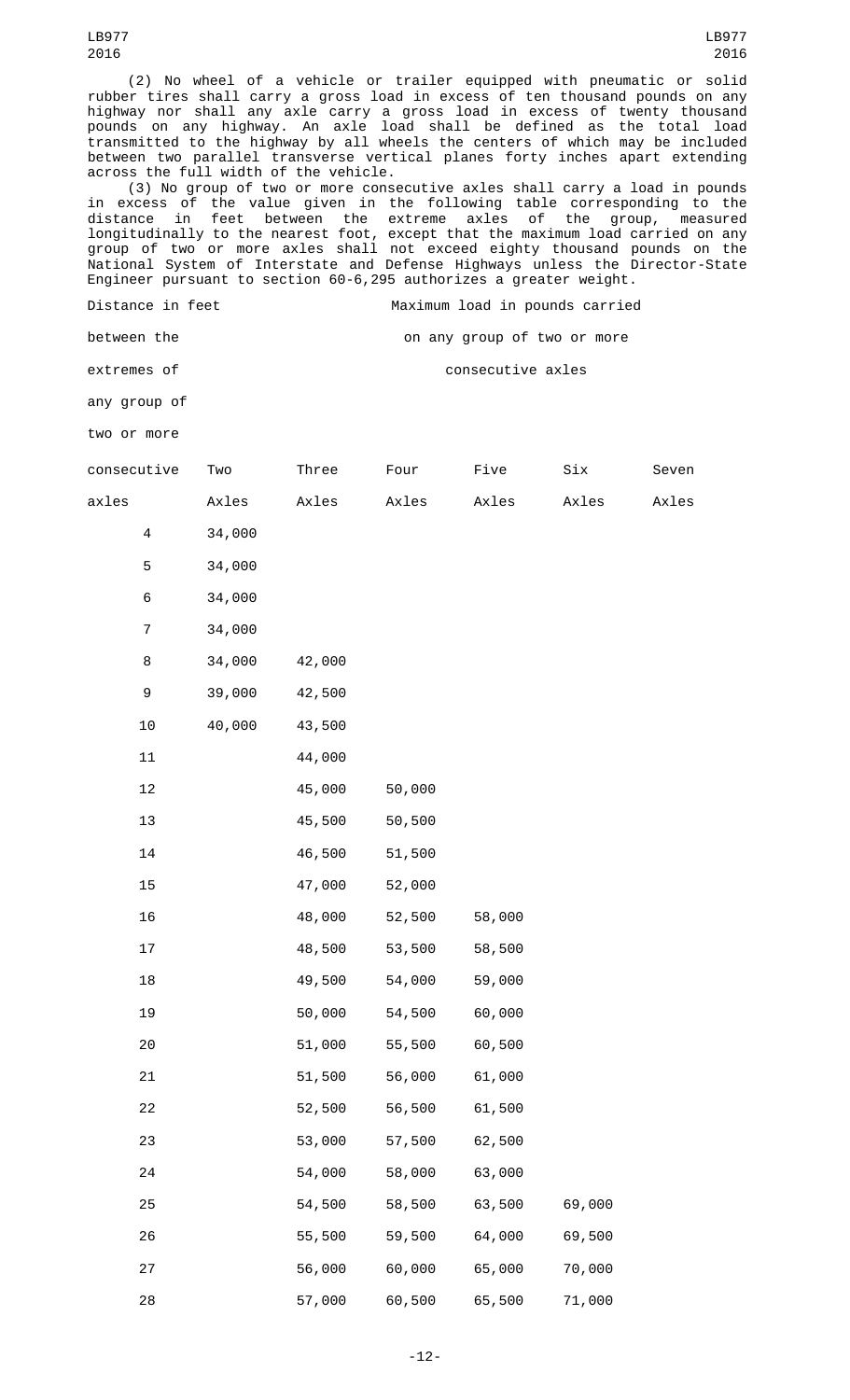| 29 | 57,500 | 61,500 | 66,000 | 71,500 |        |
|----|--------|--------|--------|--------|--------|
| 30 | 58,500 | 62,000 | 66,500 | 72,000 |        |
| 31 | 59,000 | 62,500 | 67,500 | 72,500 |        |
| 32 | 60,000 | 63,500 | 68,000 | 73,000 |        |
| 33 |        | 64,000 | 68,500 | 74,000 |        |
| 34 |        | 64,500 | 69,000 | 74,500 |        |
| 35 |        | 65,500 | 70,000 | 75,000 |        |
| 36 |        | 66,000 | 70,500 | 75,500 |        |
| 37 |        | 66,500 | 71,000 | 76,000 | 81,500 |
| 38 |        | 67,500 | 72,000 | 77,000 | 82,000 |
| 39 |        | 68,000 | 72,500 | 77,500 | 82,500 |
| 40 |        | 68,500 | 73,000 | 78,000 | 83,500 |
| 41 |        | 69,500 | 73,500 | 78,500 | 84,000 |
| 42 |        | 70,000 | 74,000 | 79,000 | 84,500 |
| 43 |        | 70,500 | 75,000 | 80,000 | 85,000 |
| 44 |        | 71,500 | 75,500 | 80,500 | 85,500 |
| 45 |        | 72,000 | 76,000 | 81,000 | 86,000 |
| 46 |        | 72,500 | 76,500 | 81,500 | 87,000 |
| 47 |        | 73,500 | 77,500 | 82,000 | 87,500 |
| 48 |        | 74,000 | 78,000 | 83,000 | 88,000 |
| 49 |        | 74,500 | 78,500 | 83,500 | 88,500 |
| 50 |        | 75,500 | 79,000 | 84,000 | 89,000 |
| 51 |        | 76,000 | 80,000 | 84,500 | 89,500 |
| 52 |        | 76,500 | 80,500 | 85,000 | 90,500 |
| 53 |        | 77,500 | 81,000 | 86,000 | 91,000 |
| 54 |        | 78,000 | 81,500 | 86,500 | 91,500 |
| 55 |        | 78,500 | 82,500 | 87,000 | 92,000 |
| 56 |        | 79,500 | 83,000 | 87,500 | 92,500 |
| 57 |        | 80,000 | 83,500 | 88,000 | 93,000 |
| 58 |        |        | 84,000 | 89,000 | 94,000 |
| 59 |        |        | 85,000 | 89,500 | 94,500 |
| 60 |        |        | 85,500 | 90,000 | 95,000 |

(4) The distance between axles shall be measured to the nearest foot. When a fraction is exactly one-half foot, the next larger whole number shall be used, except that:

(a) Any group of three axles shall be restricted to a maximum load of thirty-four thousand pounds unless the distance between the extremes of the first and third axles is at least ninety-six inches in fact; and

(b) The maximum gross load on any group of two axles, the distance between the extremes of which is more than eight feet but less than eight feet six inches, shall be thirty-eight thousand pounds.

(5) The limitations of subsections (2) through (4) of this section shall apply as stated to all main, rural, and intercity highways but shall not be construed as inhibiting heavier axle loads in metropolitan areas, except on the National System of Interstate and Defense Highways, if such loads are not prohibited by city ordinance.

(6) The weight limitations of wheel and axle loads as defined in subsections (2) through (4) of this section shall be restricted to the extent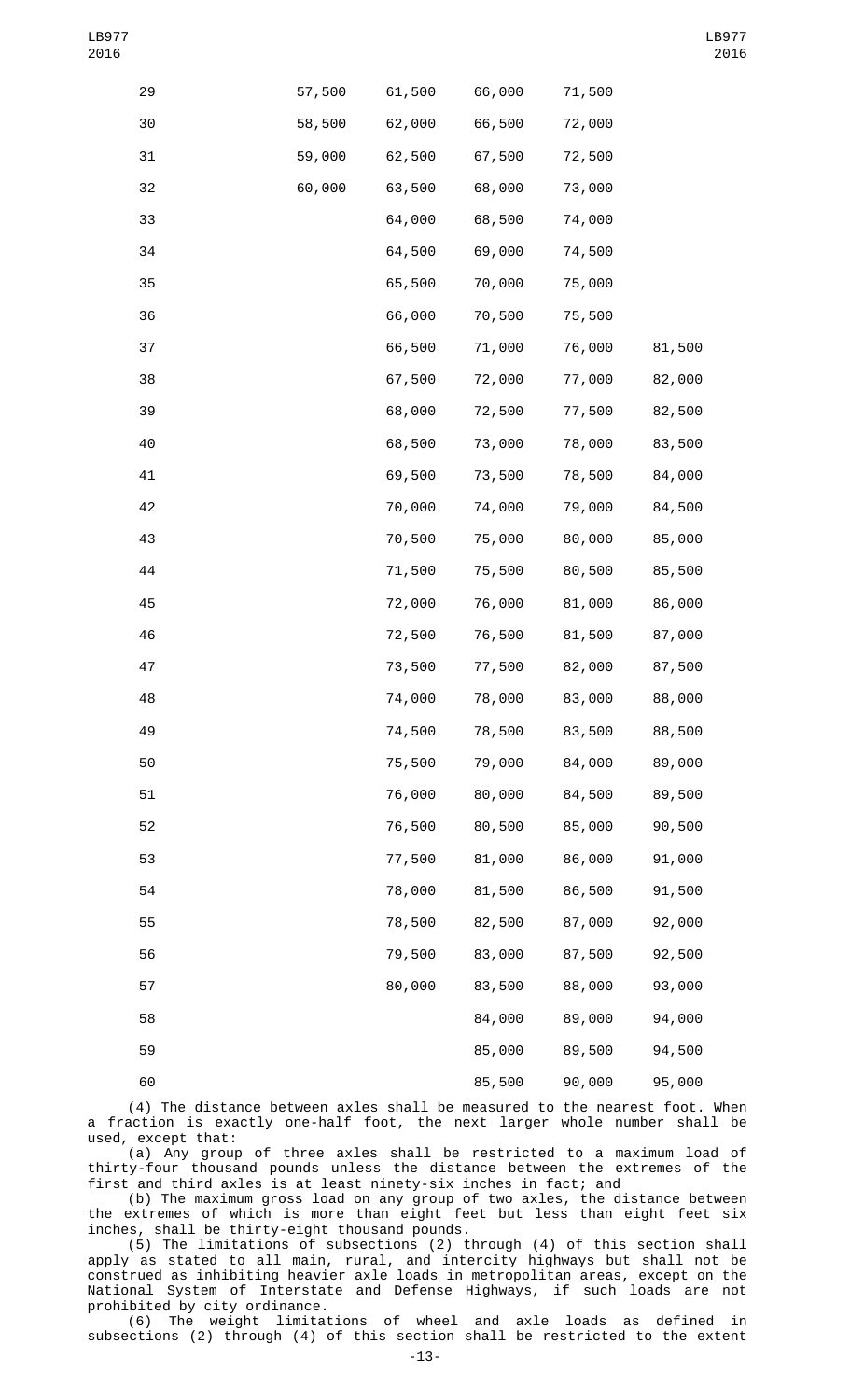deemed necessary by the Department of Roads for a reasonable period when road subgrades or pavements are weak or are materially weakened by climatic conditions.

(7) Two consecutive sets of tandem axles may carry a gross load of thirtyfour thousand pounds each when the overall distance between the first and last axles of such consecutive sets of tandem axles is thirty-six, thirty-seven, or thirty-eight feet except as provided in section 60-6,297. Such vehicles shall be subject to section 60-6,301.

(8) If any vehicle crosses a bridge with a total gross load in excess of the posted capacity of such bridge and as a result of such crossing any damage results to the bridge, the owner of such vehicle shall be responsible for all of such damage.

(9) Vehicles equipped with a greater number of axles than provided in the tables in subsection (3) of this section shall be legal if they do not exceed the maximum load upon any wheel or axle, the maximum load upon any group of two or more consecutive axles, and the total gross weight, or any of such weights as provided in subsections (2) and (3) of this section.

(10) Subsections (1) through (9) of this section shall not apply to a vehicle which has been issued a permit pursuant to section 60-6,299, selfpropelled specialized mobile equipment with a fixed load when the requirements of subdivision (2)(i) of section 60-6,288 are met, or an emergency vehicle when the requirements of subdivision  $(1)(a)(v)$  of section 60-6,298 are met.

(11) Any two consecutive axles the centers of which are more than forty inches and not more than ninety-six inches apart, measured to the nearest inch between any two adjacent axles in the series, shall be defined as tandem axles, and the gross weight transmitted to the road surface through such series shall not exceed thirty-four thousand pounds. No axle of the series shall exceed the maximum weight permitted under this section for a single axle.

(12) Dummy axles shall be disregarded in determining the lawful weight of a vehicle or vehicle combination for operation on the highway. Dummy axle shall mean an axle attached to a vehicle or vehicle combination in a manner so that it does not articulate or substantially equalize the load and does not carry at least the lesser of eight thousand pounds or eight percent of the gross weight of the vehicle or vehicle combination.

(13) The maximum gross weight limit and the axle weight limit for any vehicle or combination of vehicles equipped with idle reduction technology may be increased by an amount necessary to compensate for the additional weight of the idle reduction technology as provided in 23 U.S.C. 127(a)(12), as such section existed on July 18, 2008. The additional amount of weight allowed by this subsection shall not exceed four hundred pounds and shall not be construed to be in addition to the five-percent-in-excess-of-maximum-load provision of subdivision (1) of section 60-6,301.

Sec. 26. Section 60-1403, Reissue Revised Statutes of Nebraska, is amended to read:

60-1403 (1) The board may:

(a) Regulate the issuance and revocation of licenses in accordance with and subject to the Motor Vehicle Industry Regulation Act;

(b) Perform all acts and duties provided for in the act necessary to the administration and enforcement of the act; and

(c) Make and enforce rules and regulations relating to the administration of but not inconsistent with the act.

(2) The board shall adopt a seal, which may be either an engraved or ink stamp seal, with the words Nebraska Motor Vehicle Industry Licensing Board and such other devices as the board may desire included on the seal by which it shall authenticate the acts of its office. Copies of all records and papers in the office of the board under the hand and seal of its office shall be received in evidence in all cases equally and with like effect as the original.

(3) Investigators employed by the board may enter upon and inspect the facilities, the required records, and any vehicles, trailers, or motorcycles found in any licensed motor vehicle, motorcycle, or trailer dealer's established place or places of business.

(4) With respect to any action taken by the board, if a controlling number of the members of the board are active participants in the vehicle market in which the action is taken, the chairperson shall review the action taken and, upon completion of such review, modify, alter, approve, or reject the board's action.

Sec. 27. Section 60-1438.01, Revised Statutes Cumulative Supplement, 2014, is amended to read:

60-1438.01 (1) For purposes of this section, manufacturer or distributor includes (a) a factory representative or a distributor representative or (b) a person who is affiliated with a manufacturer or distributor or who, directly or indirectly through an intermediary, is controlled by, or is under common control with, the manufacturer or distributor. A person is controlled by a manufacturer or distributor if the manufacturer or distributor has the authority directly or indirectly, by law or by agreement of the parties, to direct or influence the management and policies of the person. A franchise agreement with a Nebraska-licensed dealer which conforms to and is subject to the Motor Vehicle Industry Regulation Act is not control for purposes of this section.

(2) Except as provided in this section, a manufacturer or distributor shall not directly or indirectly:

(a) Own an interest in a franchise, franchisee, or consumer care or service facility, except that a manufacturer or distributor may hold stock in a